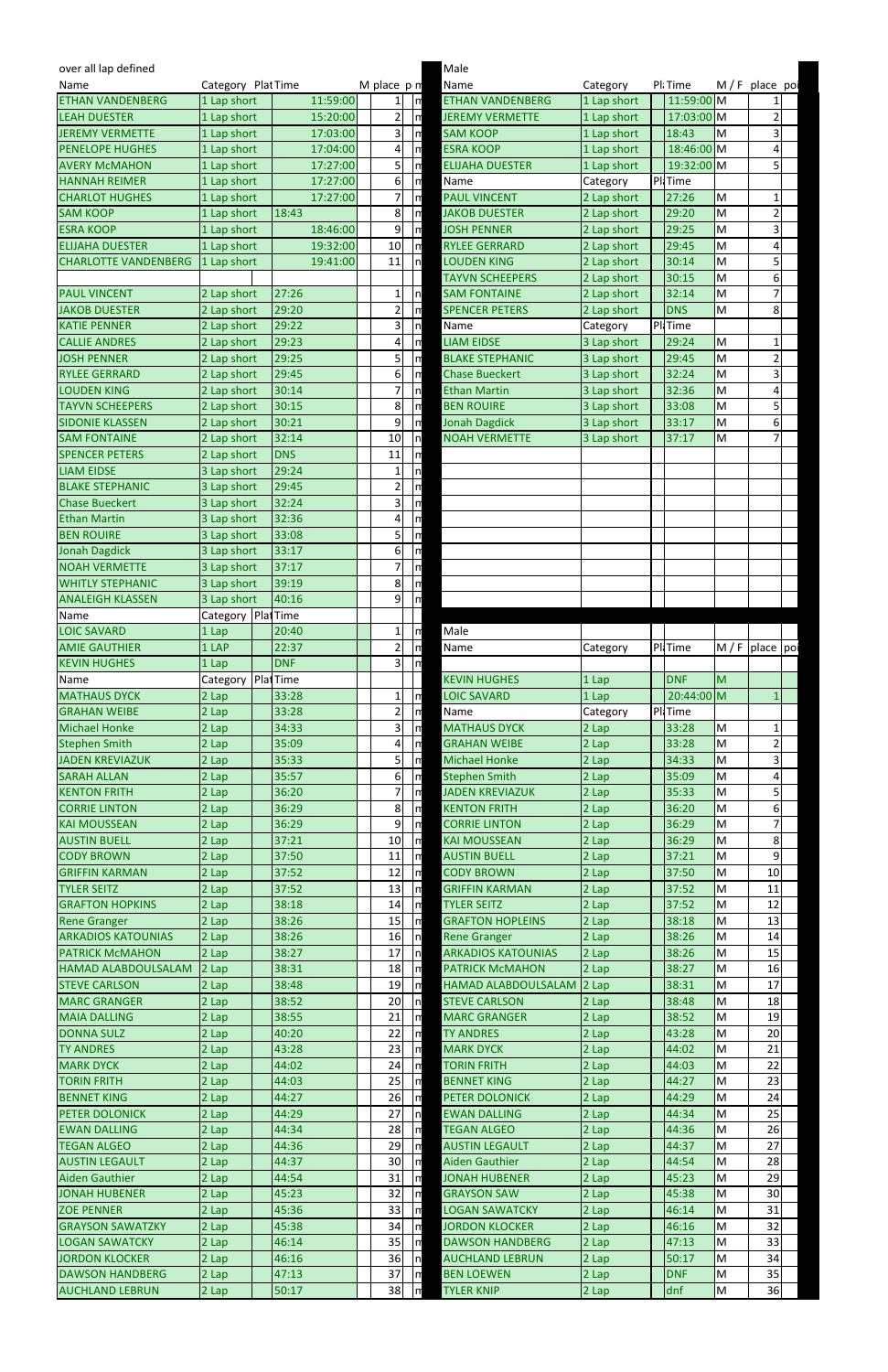| <b>JESSICA EYSSENS</b> | 2 Lap | 154:15      | 39 I | m |
|------------------------|-------|-------------|------|---|
| <b>BECCA MAN</b>       | 2 Lap | 154:16      | 40   | m |
| <b>BEN LOEWEN</b>      | 2 Lap | <b>IDNF</b> |      | n |
| <b>TYLER KNIP</b>      | 2 Lap | ldnf        |      | m |

| <b>TREVOR ALLAN</b>   | 3 Lap | 43:58   |    | $\lfloor r \rfloor$ |                       |          |                |               |    |
|-----------------------|-------|---------|----|---------------------|-----------------------|----------|----------------|---------------|----|
| <b>JP PETERS</b>      | 3 Lap | 44:10   | 21 | $\lfloor m \rfloor$ |                       |          |                |               |    |
| <b>ARI ROBINSON</b>   | 3 Lap | 45:03   | 31 | Im                  | Male                  |          |                |               |    |
| <b>JUSTIN ENNS</b>    | 3 Lap | 48:48   | 41 | Im                  | Name                  | Category | <b>PI</b> Time | $M / F$ place |    |
| David Brodeur         | 3 Lap | 48:48   | 51 | $\mathsf{Im}$       | <b>TREVOR ALLAN</b>   | 3 Lap    | 43:58          | M             | 1  |
| <b>DON ROSE</b>       | 3 Lap | 49:37   | 61 | Im                  | <b>JP PETERS</b>      | 3 Lap    | 44:10          | M             |    |
| <b>DARCY BEER</b>     | 3 Lap | 49:42   |    | Im                  | <b>ARI ROBINSON</b>   | 3 Lap    | 45:03          | M             | 3  |
| <b>ALLAN MANJARES</b> | 3 Lap | 50:21   | 8  | Im                  | <b>JUSTIN ENNS</b>    | 3 Lap    | 48:48          | M             | 4  |
| <b>STEVE TIEDE</b>    | 3 Lap | 50:30   | 9  | Im                  | <b>David Brodeur</b>  | 3 Lap    | 48:48          | M             | 5  |
| <b>DEREK KITCHEN</b>  | 3 Lap | 50:47   | 10 | Im                  | <b>DON ROSE</b>       | 3 Lap    | 49:37          | M             | 6  |
| <b>MIKE VANDALE</b>   | 3 Lap | 51:01   | 11 | Ιm                  | <b>DARCY BEER</b>     | 3 Lap    | 49:42          | M             | 7  |
| Keith Holm            | 3 Lap | 51:17   | 12 | Im                  | <b>ALLAN MANJARES</b> | 3 Lap    | 50:21          | IM.           | 8  |
| <b>Brad Gauthier</b>  | 3 Lap | 52:00   | 13 | Im                  | <b>STEVE TIEDE</b>    | 3 Lap    | 50:30          | M             | 9  |
| <b>AMY COOPER</b>     | 3 Lap | 57:00   | 14 | $\mathsf{Im}$       | <b>DEREK KITCHEN</b>  | 3 Lap    | 50:47          | IM            | 10 |
| <b>GILL COOPER</b>    | 3 Lap | 1:13:20 | 15 | Im                  | <b>MIKE VANDALE</b>   | 3 Lap    | 51:01          | IM            | 11 |

| <b>DECCITION</b>      | ∠ ∟uµ | J+.±v      | ་◡ ៲            |                         |                       |          |          |   |                   |  |
|-----------------------|-------|------------|-----------------|-------------------------|-----------------------|----------|----------|---|-------------------|--|
| <b>BEN LOEWEN</b>     | 2 Lap | <b>DNF</b> |                 | $\ln$                   |                       |          |          |   |                   |  |
| <b>TYLER KNIP</b>     | 2 Lap | dnf        |                 | n                       |                       |          |          |   |                   |  |
|                       |       |            |                 |                         |                       |          |          |   |                   |  |
| <b>TREVOR ALLAN</b>   | 3 Lap | 43:58      | $1\vert$        | $\ln$                   |                       |          |          |   |                   |  |
| <b>JP PETERS</b>      | 3 Lap | 44:10      | $\overline{2}$  | $\overline{\mathsf{m}}$ |                       |          |          |   |                   |  |
| <b>ARI ROBINSON</b>   | 3 Lap | 45:03      | 3 <sup>1</sup>  | $\mathsf{I}$            | Male                  |          |          |   |                   |  |
| <b>JUSTIN ENNS</b>    | 3 Lap | 48:48      | 4               | $\mathsf{I}$            | Name                  | Category | Pl. Time |   | $M / F$ place poi |  |
| <b>David Brodeur</b>  | 3 Lap | 48:48      | 5 <sup>1</sup>  | $\ln$                   | <b>TREVOR ALLAN</b>   | 3 Lap    | 43:58    | M |                   |  |
| <b>DON ROSE</b>       | 3 Lap | 49:37      | 6 <sup>1</sup>  | $\mathsf{I}$            | <b>JP PETERS</b>      | 3 Lap    | 44:10    | M | $\overline{2}$    |  |
| <b>DARCY BEER</b>     | 3 Lap | 49:42      | 7               | $\mathsf{I}$            | <b>ARI ROBINSON</b>   | 3 Lap    | 45:03    | M | $\overline{3}$    |  |
| <b>ALLAN MANJARES</b> | 3 Lap | 50:21      | 8 <sup>1</sup>  | $\ln$                   | <b>JUSTIN ENNS</b>    | 3 Lap    | 48:48    | M | $\overline{4}$    |  |
| <b>STEVE TIEDE</b>    | 3 Lap | 50:30      | 9 <sup>1</sup>  | $\ln$                   | <b>David Brodeur</b>  | 3 Lap    | 48:48    | M | 5                 |  |
| <b>DEREK KITCHEN</b>  | 3 Lap | 50:47      | 10 <sup>1</sup> | $\ln$                   | <b>DON ROSE</b>       | 3 Lap    | 49:37    | M | $6 \overline{6}$  |  |
| <b>MIKE VANDALE</b>   | 3 Lap | 51:01      | 11              | $\ln$                   | <b>DARCY BEER</b>     | 3 Lap    | 49:42    | M | $\overline{7}$    |  |
| Keith Holm            | 3 Lap | 51:17      | 12              | $\mathsf{m}$            | <b>ALLAN MANJARES</b> | 3 Lap    | 50:21    | M | 8                 |  |
| <b>Brad Gauthier</b>  | 3 Lap | 52:00      | 13              | $\mathsf{Im}$           | <b>STEVE TIEDE</b>    | 3 Lap    | 50:30    | M | 9                 |  |
| <b>AMY COOPER</b>     | 3 Lap | 57:00      | 14              | $\mathsf{m}$            | <b>DEREK KITCHEN</b>  | 3 Lap    | 50:47    | M | 10                |  |
| <b>GILL COOPER</b>    | 3 Lap | 1:13:20    | 15              | $\sqrt{n}$              | <b>MIKE VANDALE</b>   | 3 Lap    | 51:01    | M | 11                |  |
|                       |       |            |                 |                         | <b>Keith Holm</b>     | 3 Lap    | 51:17    | M | 12                |  |
|                       |       |            |                 |                         | <b>Brad Gauthier</b>  | 3 Lap    | 52:00    | M | 13                |  |
|                       |       |            |                 |                         |                       |          |          |   |                   |  |
|                       |       |            |                 |                         |                       |          |          |   |                   |  |
|                       |       |            |                 |                         |                       |          |          |   |                   |  |
|                       |       |            |                 |                         |                       |          |          |   |                   |  |
|                       |       |            |                 |                         |                       |          |          |   |                   |  |
|                       |       |            |                 |                         |                       |          |          |   |                   |  |
|                       |       |            |                 |                         |                       |          |          |   |                   |  |
|                       |       |            |                 |                         |                       |          |          |   |                   |  |

 $\mathbf{I}$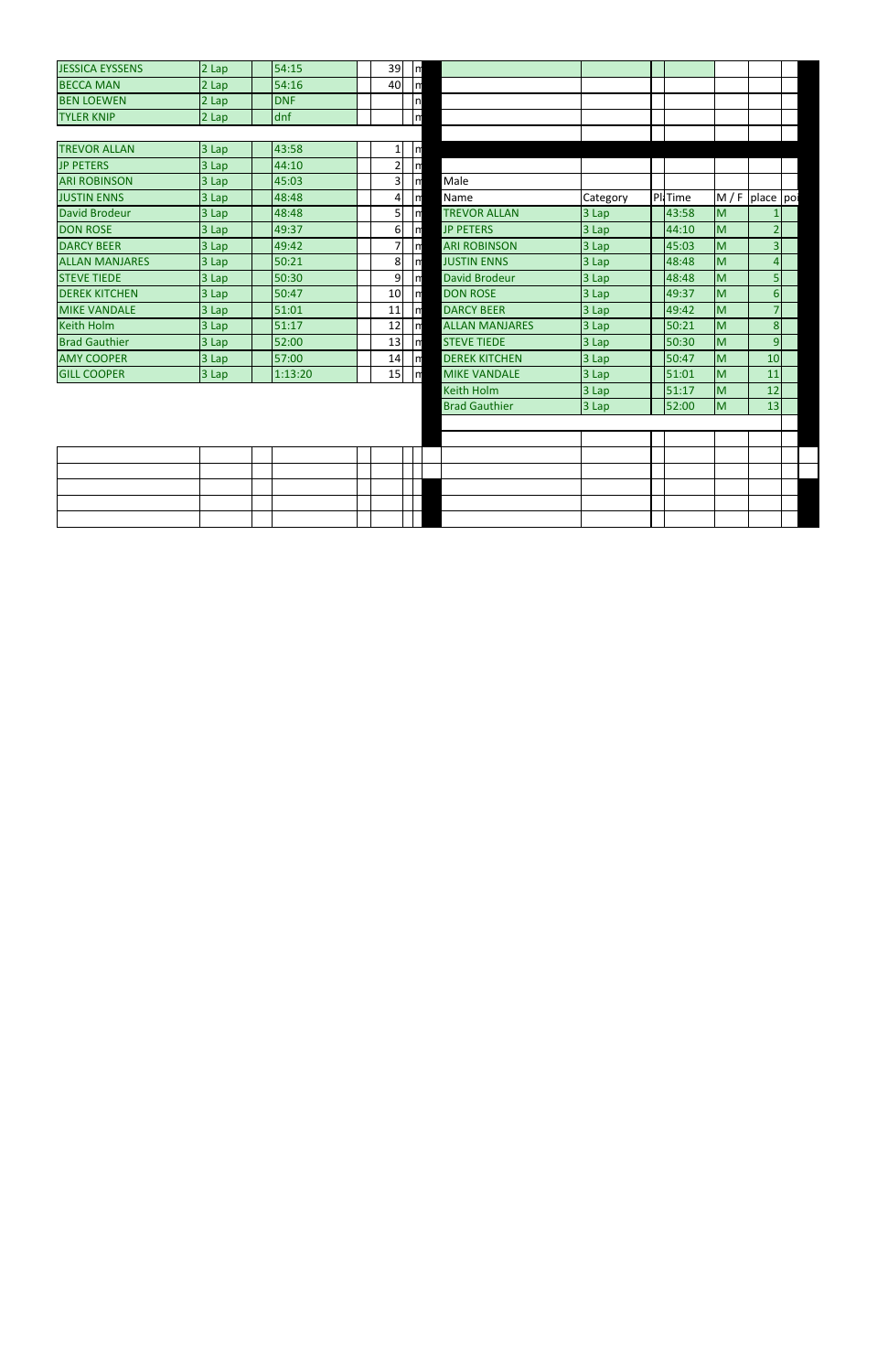## Female

| Name                        | Category    | Pla Time       |                | $M / F$ place           | points |  |
|-----------------------------|-------------|----------------|----------------|-------------------------|--------|--|
| <b>LEAH DUESTER</b>         | 1 Lap short | 15:20:00 F     |                | $\mathbf 1$             |        |  |
| PENELOPE HUGHES             | 1 Lap short | 17:04:00 F     |                | $\overline{2}$          |        |  |
| <b>AVERY McMAHON</b>        | 1 Lap short | 17:27:00 F     |                | 3                       |        |  |
| <b>HANNAH REIMER</b>        | 1 Lap short | 17:27:00 F     |                | $\overline{\mathbf{4}}$ |        |  |
| <b>CHARLOT HUGHES</b>       | 1 Lap short | 17:27:00 F     |                | 5                       |        |  |
| <b>CHARLOTTE VANDENBERG</b> | 1 Lap short | 19:41:00 F     |                | $\boldsymbol{6}$        |        |  |
| Name                        | Category    | <b>PlaTime</b> |                |                         |        |  |
| <b>KATIE PENNER</b>         | 2 Lap short | 29:22          | F              | $\overline{1}$          |        |  |
| <b>CALLIE ANDRES</b>        | 2 Lap short | 29:23          | $\overline{F}$ | $\overline{2}$          |        |  |
| <b>SIDONIE KLASSEN</b>      | 2 Lap short | 30:21          | $\overline{F}$ | 3                       |        |  |
| Name                        | Category    | PlaTime        |                |                         |        |  |
| <b>WHITLY STEPHANIC</b>     | 3 Lap short | 39:19          | $\overline{F}$ | $\mathbf{1}$            |        |  |
| <b>ANSLEIGH KLASSEN</b>     | 3 Lap short | 40:16          | F              | $\overline{2}$          |        |  |
|                             |             |                |                |                         |        |  |
|                             |             |                |                |                         |        |  |
|                             |             |                |                |                         |        |  |
|                             |             |                |                |                         |        |  |
|                             |             |                |                |                         |        |  |
|                             |             |                |                |                         |        |  |
|                             |             |                |                |                         |        |  |
|                             |             |                |                |                         |        |  |
|                             |             |                |                |                         |        |  |
|                             |             |                |                |                         |        |  |
|                             |             |                |                |                         |        |  |
|                             |             |                |                |                         |        |  |
|                             |             |                |                |                         |        |  |
|                             |             |                |                |                         |        |  |
|                             |             |                |                |                         |        |  |
|                             |             |                |                |                         |        |  |
|                             |             |                |                |                         |        |  |
|                             |             |                |                |                         |        |  |
|                             |             |                |                |                         |        |  |
|                             |             |                |                |                         |        |  |
|                             |             |                |                |                         |        |  |
| Female                      |             |                |                |                         |        |  |
| Name                        | Category    | <b>PlaTime</b> | $M / F$ place  |                         | points |  |
|                             |             |                |                |                         |        |  |
|                             |             |                |                |                         |        |  |
| <b>AMIE GAUTHIER</b>        | 1 LAP       | $22:37$ F      |                | $\mathbf{1}$            |        |  |
|                             |             |                |                |                         |        |  |
| Name                        | Category    | <b>PlaTime</b> |                |                         |        |  |
| <b>SARAH ALLAN</b>          | 2 Lap       | 35:57:00       | F              | $\mathbf{1}$            |        |  |
| <b>MAIA DALLING</b>         | 2 Lap       | 38:55          | F              | 2                       |        |  |
| <b>DONNA SULZ</b>           | 2 Lap       | 40:20          | F              | 3                       |        |  |
| <b>ZOE PENNER</b>           | 2 Lap       | 45:36:00       | F              | 4                       |        |  |
| <b>JESSICA EYSSENS</b>      | 2 Lap       | 54:15          | F              | 5                       |        |  |
| <b>BECCA MAN</b>            | 2 Lap       | 54:16          | F              | 6                       |        |  |
|                             |             |                |                |                         |        |  |
|                             |             |                |                |                         |        |  |
|                             |             |                |                |                         |        |  |
|                             |             |                |                |                         |        |  |
|                             |             |                |                |                         |        |  |
|                             |             |                |                |                         |        |  |
|                             |             |                |                |                         |        |  |
|                             |             |                |                |                         |        |  |
|                             |             |                |                |                         |        |  |
|                             |             |                |                |                         |        |  |
|                             |             |                |                |                         |        |  |
|                             |             |                |                |                         |        |  |
|                             |             |                |                |                         |        |  |
|                             |             |                |                |                         |        |  |
|                             |             |                |                |                         |        |  |
|                             |             |                |                |                         |        |  |
|                             |             |                |                |                         |        |  |
|                             |             |                |                |                         |        |  |
|                             |             |                |                |                         |        |  |
|                             |             |                |                |                         |        |  |
|                             |             |                |                |                         |        |  |
|                             |             |                |                |                         |        |  |
|                             |             |                |                |                         |        |  |
|                             |             |                |                |                         |        |  |
|                             |             |                |                |                         |        |  |
|                             |             |                |                |                         |        |  |
|                             |             |                |                |                         |        |  |
|                             |             |                |                |                         |        |  |
|                             |             |                |                |                         |        |  |
|                             |             |                |                |                         |        |  |